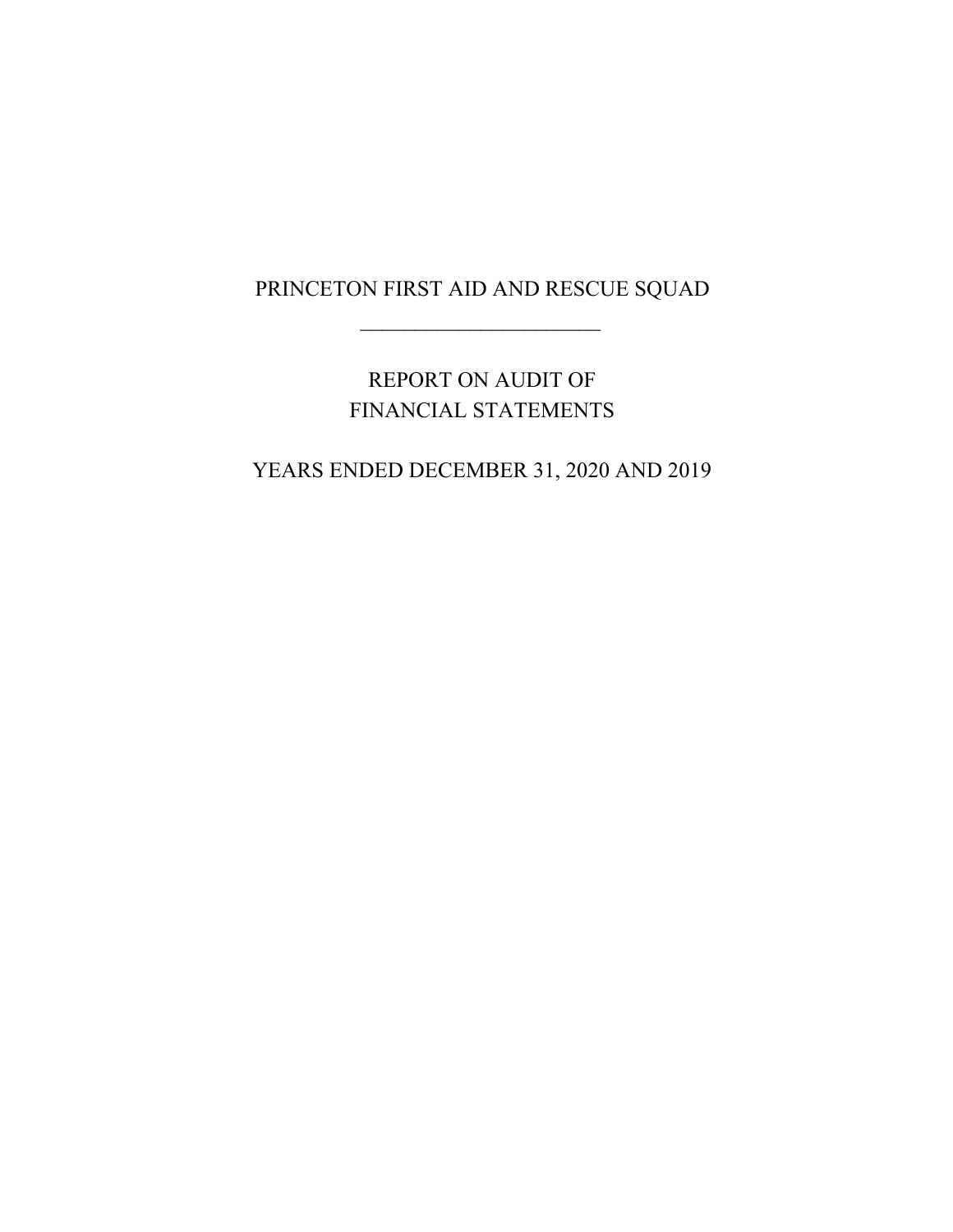# **CONTENTS**

|                                                          | <b>PAGE</b> |
|----------------------------------------------------------|-------------|
| <b>INDEPENDENT AUDITOR'S REPORT</b>                      | $1 - 2$     |
| FINANCIAL STATEMENTS<br>STATEMENTS OF FINANCIAL POSITION |             |
| <b>STATEMENTS OF ACTIVITIES</b>                          | 4           |
| STATEMENTS OF FUNCTIONAL EXPENSES                        |             |
| <b>STATEMENTS OF CASH FLOWS</b>                          | 6           |
| NOTES TO FINANCIAL STATEMENTS                            | 16          |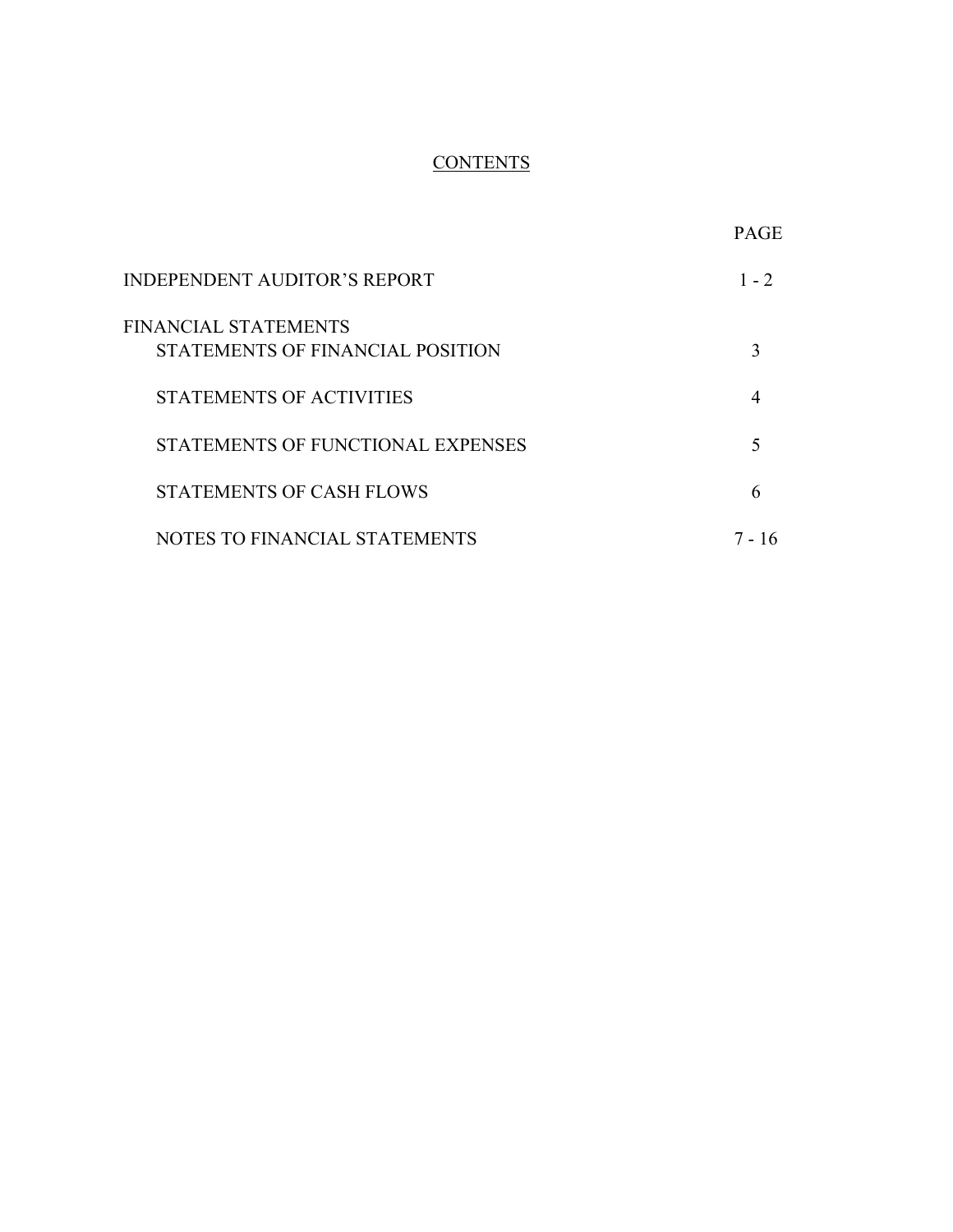# **O'CONNELL & COMPANY LLC**

CERTIFIED PUBLIC ACCOUNTANTS **SUITE 1100** 

 165 TOWNSHIP LINE ROAD JENKINTOWN, PA 19046

# **INDEPENDENT AUDITOR'S REPORT**

May 25, 2021

Board of Trustees Princeton First Aid and Rescue Squad Princeton, New Jersey

#### *Opinion*

We have audited the accompanying financial statements of Princeton First Aid and Rescue Squad (a not-for-profit organization) (the "Squad") which comprise the statements of financial position as of December 31, 2020 and 2019, and the related statements of activities, functional expenses, and cash flows for the years then ended, and the related notes to the financial statements.

In our opinion, the financial statements referred to above present fairly, in all material respects, the financial position of the Squad as of December 31, 2020 and 2019, and the changes in its net assets and its cash flows for the years then ended in accordance with accounting principles generally accepted in the United States of America.

#### *Basis for Opinion*

We conducted our audits in accordance with auditing standards generally accepted in the United States of America. Our responsibilities under those standards are further described in the Auditor's Responsibilities for the Audit of the Financial Statements section of our report. We are required to be independent of the Squad and to meet our other ethical responsibilities in accordance with the relevant ethical requirements relating to our audits. We believe that the audit evidence we have obtained is sufficient and appropriate to provide a basis for our audit opinion.

#### *Management's Responsibility for the Financial Statements*

Management is responsible for the preparation and fair presentation of the financial statements in accordance with accounting principles generally accepted in the United States of America, and for the design, implementation, and maintenance of internal control relevant to the preparation and fair presentation of financial statements that are free from material misstatement, whether due to fraud or error.

In preparing the financial statements, management is required to evaluate whether there are conditions or events, considered in the aggregate, that raise substantial doubt about the Squad's ability to continue as a going concern within one year after the date that the financial statements are available to be issued.

#### *Auditor's Responsibility*

Our objectives are to obtain reasonable assurance about whether the financial statements as a whole are free from material misstatement, whether due to fraud or error, and to issue an auditor's report that includes our opinion. Reasonable assurance is a high level of assurance but is not absolute assurance and therefore is not a guarantee that an audit conducted in accordance with generally accepted auditing standards will always detect a material misstatement when it exists.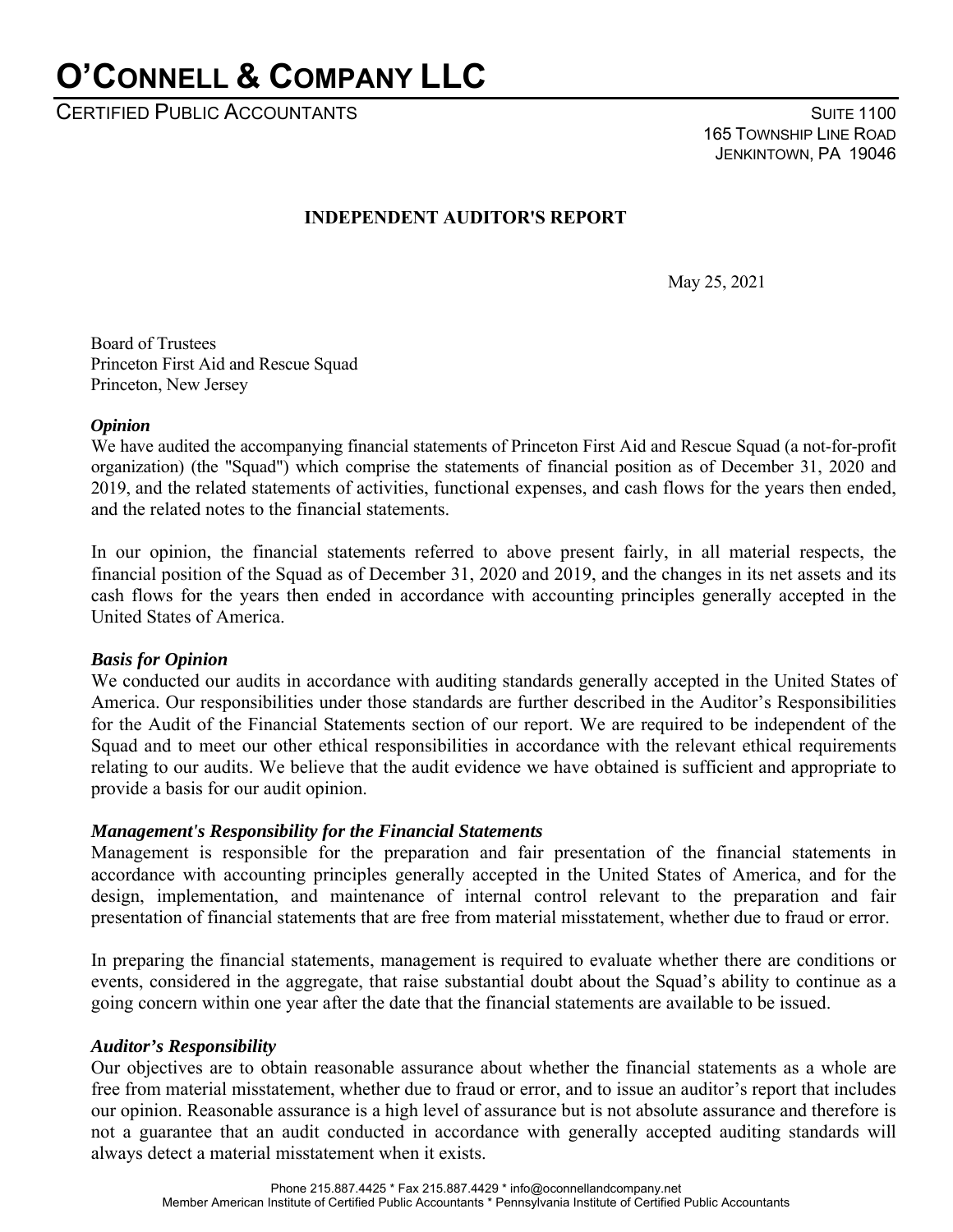# **O'CONNELL & COMPANY LLC**

CERTIFIED PUBLIC ACCOUNTANTS **SUITE 1100** 

 165 TOWNSHIP LINE ROAD JENKINTOWN, PA 19046

#### *Auditor's Responsibility (Continued)*

The risk of not detecting a material misstatement resulting from fraud is higher than for one resulting from error, as fraud may involve collusion, forgery, intentional omissions, misrepresentations, or the override of internal control. Misstatements, including omissions, are considered material if there is a substantial likelihood that, individually or in the aggregate, they would influence the judgment made by a reasonable user based on the financial statements.

In performing an audit in accordance with generally accepted auditing standards, we:

- Exercise professional judgment and maintain professional skepticism throughout the audit.
- Identify and assess the risks of material misstatement of the financial statements, whether due to fraud or error, and design and perform audit procedures responsive to those risks. Such procedures include examining, on a test basis, evidence regarding the amounts and disclosures in the financial statements.
- Obtain an understanding of internal control relevant to the audit in order to design audit procedures that are appropriate in the circumstances, but not for the purpose of expressing an opinion on the effectiveness of the Squad's internal control. Accordingly, no such opinion is expressed.
- Evaluate the appropriateness of accounts policies and the reasonableness of significant accounting estimates made by management, as well as evaluate the overall presentation of the financial statements.
- Conclude whether, in our judgment, there are conditions or events, considered in the aggregate, that raise substantial doubt about the Squad's ability to continue as a going concern for a reasonable period of time.

We are required to communicate with those charged with governance regarding, among other matters, the planned scope and timing of the audit, significant audit findings, and certain internal control related matters that we identified during the audit.

O'Connell & Company UC

O'Connell and Company, LLC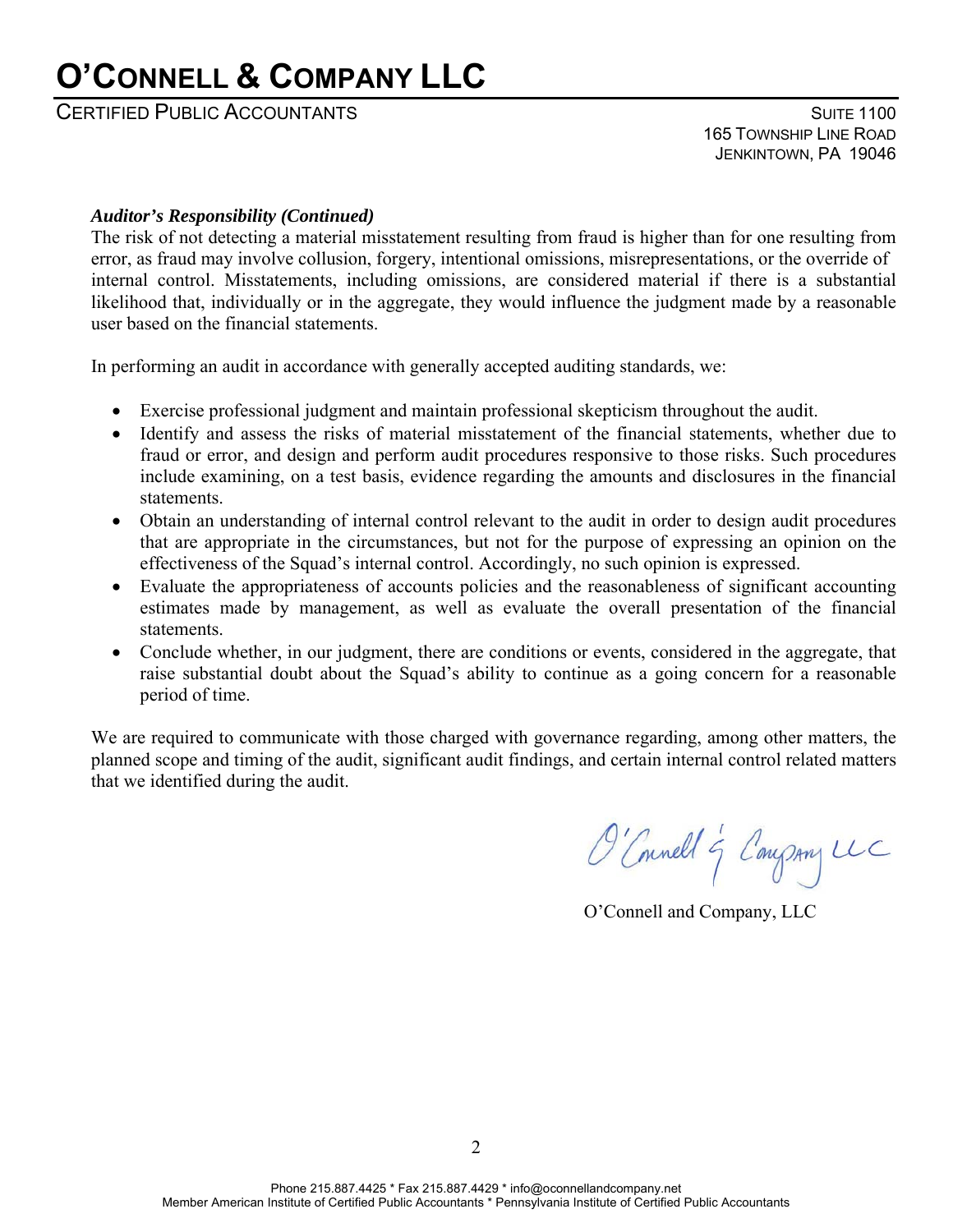# STATEMENTS OF FINANCIAL POSITION

### DECEMBER 31, 2020 AND 2019

|                                                                                                             | 2020          |              | 2019         |
|-------------------------------------------------------------------------------------------------------------|---------------|--------------|--------------|
| <b>ASSETS</b>                                                                                               |               |              |              |
| Cash and cash equivalents                                                                                   | \$<br>228,526 | $\mathbb{S}$ | 1,293,650    |
| Investments                                                                                                 | 4,490,643     |              | 3,263,267    |
| Accounts receivable, net of provision for uncollectible<br>accounts of \$96,992 and \$221,657 for the years |               |              |              |
| ended December 31, 2020 and 2019, respectively                                                              | 79,357        |              | 166,263      |
| Pledges receivable, net                                                                                     | 211,566       |              | 512,071      |
| Other assets                                                                                                | 46,155        |              | 49,859       |
| <b>Fixed assets</b>                                                                                         | 8,637,091     |              | 8,826,985    |
| <b>TOTAL ASSETS</b>                                                                                         | \$13,693,338  |              | \$14,112,095 |
| <b>LIABILITIES AND NET ASSETS</b>                                                                           |               |              |              |
| Liabilities                                                                                                 |               |              |              |
| Accounts payable and accrued expenses                                                                       | \$<br>95,813  | \$           | 223,141      |
| Construction payable                                                                                        |               |              | 422,790      |
| Note payable                                                                                                | 97,493        |              | 132,623      |
| <b>Total Liabilities</b>                                                                                    | 193,306       |              | 778,554      |
| <b>Net Assets</b>                                                                                           |               |              |              |
| Without donor restrictions                                                                                  |               |              |              |
| Unrestricted                                                                                                | 8,940,247     |              | 10,321,643   |
| Designated endowment                                                                                        | 1,105,925     |              |              |
| Designated other                                                                                            | 2,024,545     |              | 1,823,680    |
|                                                                                                             | 12,070,717    |              | 12,145,323   |
| With donor restrictions                                                                                     |               |              |              |
| Endowment                                                                                                   | 1,429,315     |              |              |
| Purpose restrictions                                                                                        |               |              | 1,188,218    |
|                                                                                                             | 1,429,315     |              | 1,188,218    |
| <b>Total Net Assets</b>                                                                                     | 13,500,032    |              | 13,333,541   |
| TOTAL LIABILITIES AND NET ASSETS                                                                            | \$13,693,338  |              | \$14,112,095 |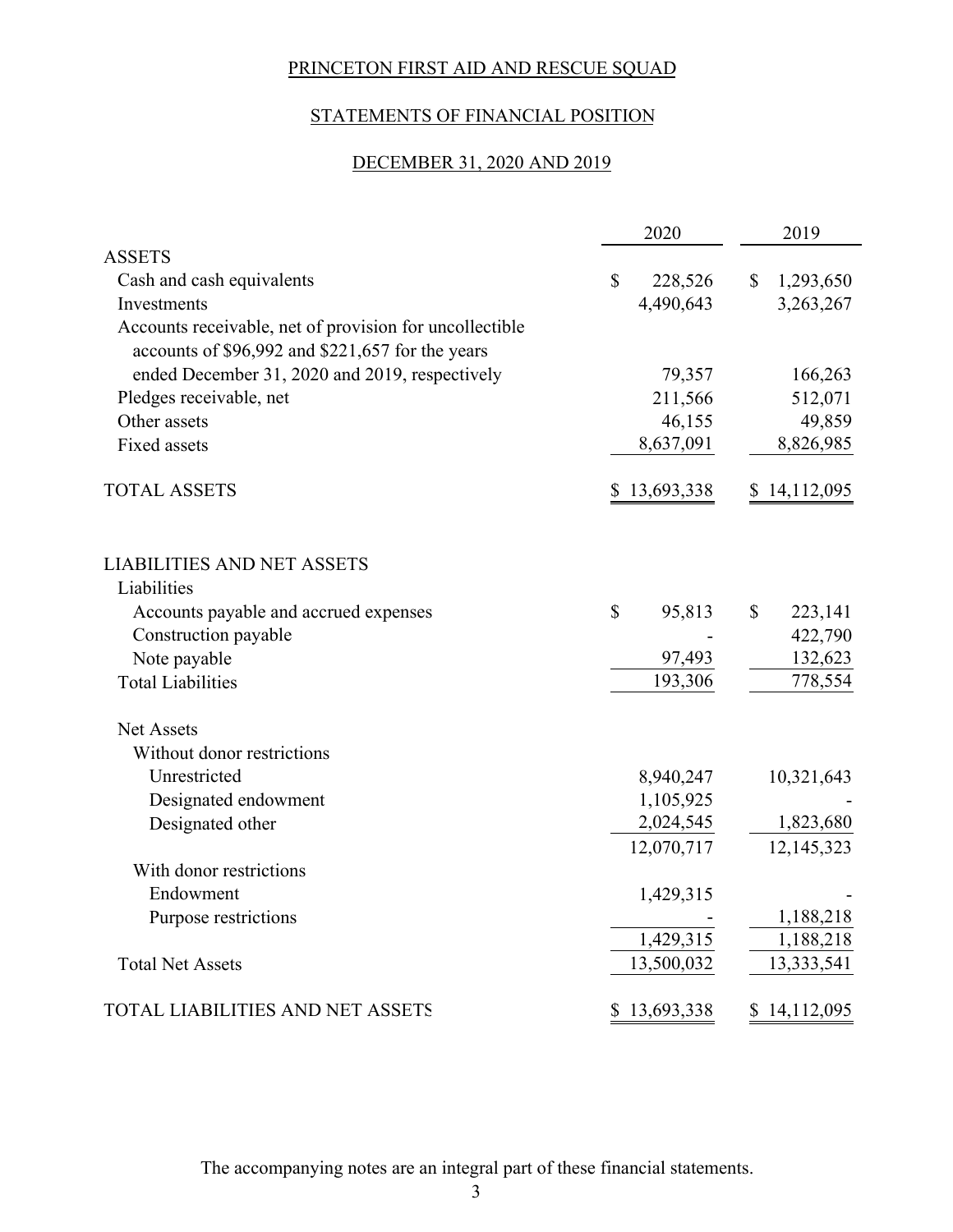#### STATEMENTS OF ACTIVITIES

### FOR THE YEARS ENDED DECEMBER 31, 2020 AND 2019

|                                     |                 | 2020                 |                           | 2019             |                                |                |  |
|-------------------------------------|-----------------|----------------------|---------------------------|------------------|--------------------------------|----------------|--|
|                                     | Donor           | With Donor           |                           | Donor            | With Donor                     |                |  |
|                                     | Restrictions    | Restrictions         | Total                     | Restrictions     | Restrictions                   | Total          |  |
| <b>REVENUE &amp; SUPPORT</b>        |                 |                      |                           |                  |                                |                |  |
| Service revenue                     | 1,395,007<br>\$ | \$<br>$\blacksquare$ | $\mathbb{S}$<br>1,395,007 | \$<br>1,863,538  | \$<br>$\overline{\phantom{a}}$ | 1,863,538<br>S |  |
| Less: contractual allowances        | (534,293)       |                      | (534, 293)                | (685,100)        |                                | (685,100)      |  |
| Net billing revenue                 | 860,714         |                      | 860,714                   | 1,178,438        |                                | 1,178,438      |  |
| Contributions                       | 183,153         | 220,799              | 403,952                   | 113,781          | 1,636,738                      | 1,750,519      |  |
| Grants and trusts                   | 5,472           |                      | 5,472                     | 71,216           |                                | 71,216         |  |
| Fund Drive                          | 284,319         |                      | 284,319                   | 116,616          |                                | 116,616        |  |
| Investment income                   | 319,816         | 140,890              | 460,706                   | 431,856          |                                | 431,856        |  |
| Other income                        | 27,038          |                      | 27,038                    | 18,278           |                                | 18,278         |  |
| Gain on extinguishment of debt      | 276,700         |                      | 276,700                   |                  |                                |                |  |
| Gain on disposal of property        |                 |                      |                           | 530,228          |                                | 530,228        |  |
| Satisfaction of program restriction | 120,592         | (120, 592)           |                           | 7,332,447        | (7, 332, 447)                  |                |  |
| TOTAL REVENUE & SUPPORT             | 2,077,804       | 241,097              | 2,318,901                 | 9,792,860        | (5,695,709)                    | 4,097,151      |  |
| <b>EXPENSES</b>                     |                 |                      |                           |                  |                                |                |  |
| Program services                    | 1,560,008       |                      | 1,560,008                 | 1,288,748        |                                | 1,288,748      |  |
| Management and general              | 350,004         |                      | 350,004                   | 232,301          |                                | 232,301        |  |
| Fund raising                        | 242,398         |                      | 242,398                   | 384,762          |                                | 384,762        |  |
| <b>TOTAL EXPENSES</b>               | 2,152,410       |                      | 2,152,410                 | 1,905,811        |                                | 1,905,811      |  |
| (DECREASE) INCREASE IN NET ASSETS   | (74,606)        | 241,097              | 166,491                   | 7,887,049        | (5,695,709)                    | 2,191,340      |  |
| NET ASSETS - Beginning of year      | 12,145,323      | 1,188,218            | 13,333,541                | 4,258,274        | 6,883,927                      | 11,142,201     |  |
| NET ASSETS - End of year            | 12,070,717      | 1,429,315<br>S.      | \$13,500,032              | 12,145,323<br>S. | 1,188,218                      | \$13,333,541   |  |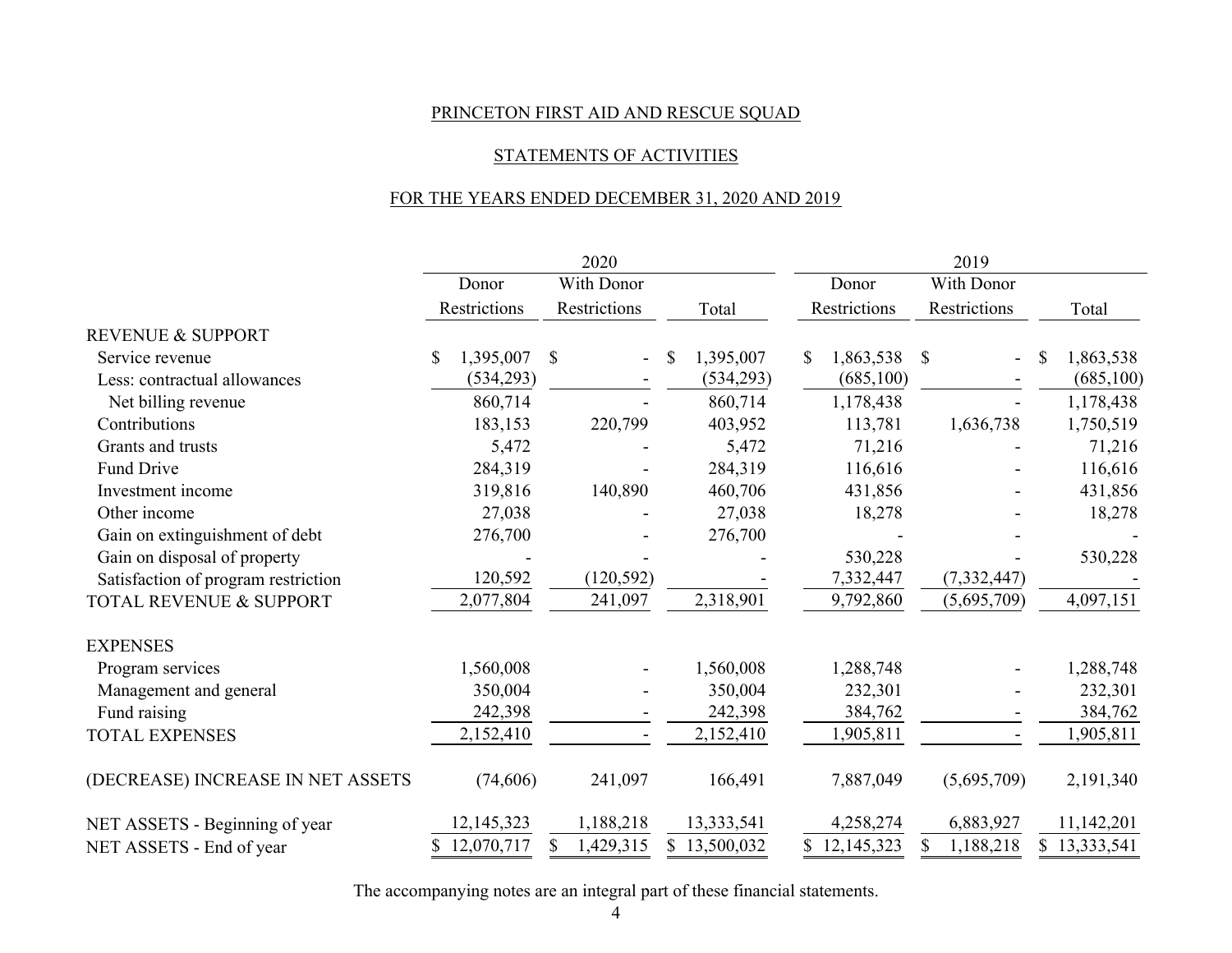#### STATEMENTS OF FUNCTIONAL EXPENSES

#### FOR THE YEARS ENDED DECEMBER 31, 2020 AND 2019

|                                    | 2020        |                          |                |              | 2019                     |                          |                          |               |  |
|------------------------------------|-------------|--------------------------|----------------|--------------|--------------------------|--------------------------|--------------------------|---------------|--|
|                                    | Program     | Management               | Fund           |              | Program                  | Management               | Fund                     |               |  |
|                                    | Services    | & General                | Raising        | Total        | Services                 | & General                | Raising                  | Total         |  |
| FUNCTIONAL EXPENSES                |             |                          |                |              |                          |                          |                          |               |  |
| Salaries and Benefits              |             |                          |                |              |                          |                          |                          |               |  |
| Salaries and wages                 | 586,759     | \$<br>70,826             | \$154,559      | 812,144<br>S | 528,353<br>S             | \$<br>51,032             | \$256,499                | 835,884<br>S. |  |
| Payroll taxes                      | 46,819      | 5,651                    | 12,332         | 64,802       | 40,063                   | 3,870                    | 19,449                   | 63,382        |  |
| Employee benefits                  | 153,539     | 18,533                   | 40,443         | 212,515      | 132,672                  | 12,815                   | 64,408                   | 209,895       |  |
| <b>Total Salaries and Benefits</b> | 787,117     | 95,010                   | 207,334        | 1,089,461    | 701,088                  | 67,717                   | 340,356                  | 1,109,161     |  |
| Bad debts                          |             | 173,925                  |                | 173,925      |                          | 83,255                   |                          | 83,255        |  |
| <b>Billing</b>                     |             | 43,376                   |                | 43,376       | $\overline{\phantom{a}}$ | 55,017                   |                          | 55,017        |  |
| Building maintenance and repairs   | 45,908      |                          |                | 45,908       | 10,576                   |                          |                          | 10,576        |  |
| Campaign costs                     |             | $\overline{\phantom{a}}$ | 12,094         | 12,094       |                          | $\overline{\phantom{a}}$ | 31,457                   | 31,457        |  |
| Consumable equipment               | 13,546      |                          | $\overline{a}$ | 13,546       | 14,804                   |                          | $\overline{\phantom{a}}$ | 14,804        |  |
| Depreciation                       | 419,181     |                          |                | 419,181      | 274,415                  |                          |                          | 274,415       |  |
| Durable equipment                  | 16,751      |                          | $\blacksquare$ | 16,751       | 15,658                   |                          | $\overline{\phantom{a}}$ | 15,658        |  |
| Fees and dues                      | 3,748       |                          |                | 3,748        | 4,460                    |                          |                          | 4,460         |  |
| Fuel                               | 11,290      |                          |                | 11,290       | 11,064                   |                          |                          | 11,064        |  |
| Fundraising                        |             |                          | 22,970         | 22,970       |                          |                          | 12,949                   | 12,949        |  |
| Installation banquet               | 8,517       |                          |                | 8,517        | 9,496                    |                          |                          | 9,496         |  |
| Insurance                          | 66,140      |                          |                | 66,140       | 68,378                   |                          | $\overline{\phantom{a}}$ | 68,378        |  |
| Interest                           |             | 4,627                    |                | 4,627        |                          | 5,973                    |                          | 5,973         |  |
| Meetings and conferences           |             |                          |                |              | 543                      |                          |                          | 543           |  |
| Member goodwill and welfare        | 18,129      |                          |                | 18,129       | 18,974                   |                          | $\blacksquare$           | 18,974        |  |
| Miscellaneous                      |             | 4,006                    |                | 4,006        |                          | 4,105                    |                          | 4,105         |  |
| Office supplies and expenses       | 47,601      |                          |                | 47,601       | 43,197                   |                          |                          | 43,197        |  |
| Professional fees                  | 1,421       | 29,060                   |                | 30,481       | 1,394                    | 16,234                   | $\overline{a}$           | 17,628        |  |
| Training and drills                | 32,715      |                          |                | 32,715       | 42,477                   |                          |                          | 42,477        |  |
| Uniforms                           | 3,811       |                          |                | 3,811        | 6,591                    |                          |                          | 6,591         |  |
| <b>Utilities</b>                   | 49,379      |                          |                | 49,379       | 25,116                   |                          |                          | 25,116        |  |
| Vehicle maintenance and repairs    | 34,754      |                          |                | 34,754       | 40,517                   |                          |                          | 40,517        |  |
| TOTAL FUNCTIONAL EXPENSES          | \$1,560,008 | 350,004                  | \$242,398      | \$2,152,410  | \$1,288,748              | \$<br>232,301            | \$384,762                | \$1,905,811   |  |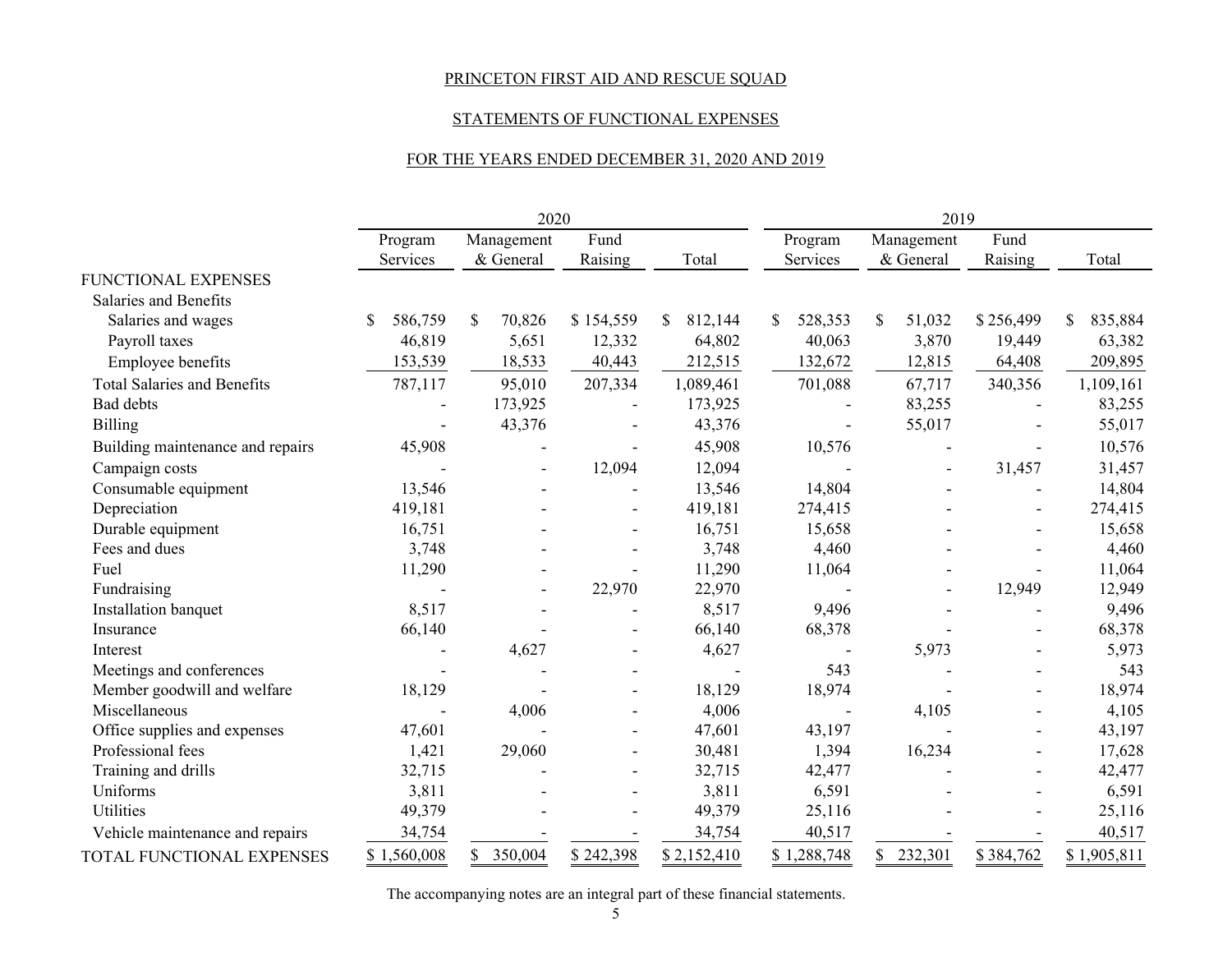# STATEMENTS OF CASH FLOWS

# FOR THE YEARS ENDED DECEMBER 31, 2020 AND 2019

|                                                     | 2020          | 2019          |
|-----------------------------------------------------|---------------|---------------|
| CASH FLOWS FROM OPERATING ACTIVITIES                |               |               |
| Increase in net assets                              | \$<br>166,491 | \$2,191,340   |
| Adjustments to reconcile change in net assets to    |               |               |
| net cash provided by operating activities:          |               |               |
| Depreciation                                        | 419,181       | 274,415       |
| Less capital campaign contributions                 | (220,799)     | (1,636,738)   |
| Change in allowance for doubtful accounts           | (124, 665)    | 64,423        |
| Gain on beneficial interest in Community Foundation | (291, 331)    | (404,000)     |
| Gain on investments                                 | (154, 102)    |               |
| Gain on disposal of property                        |               | (530, 228)    |
| Changes in operating assets and liabilities         |               |               |
| Decrease (Increase)                                 |               |               |
| Accounts receivable                                 | 211,571       | (150, 453)    |
| Other assets                                        | 3,704         | 1,526         |
| (Decrease) Increase                                 |               |               |
| Accounts payable and accrued expenses               | (127, 328)    | 65,907        |
| NET CASH FLOWS USED BY OPERATING ACTIVITIES         | (117,278)     | (123, 808)    |
| CASH FLOWS FROM INVESTING ACTIVITIES                |               |               |
| Purchase of investments                             | (2,312,100)   | (1,007,930)   |
| Proceeds from sale of investments                   | 1,530,157     | 1,336,000     |
| Proceeds from sale of fixed assets                  |               | 605,000       |
| Purchase of fixed assets                            | (652,077)     | (7,049,541)   |
| NET CASH FLOWS USED BY INVESTING ACTIVITIES         | (1,434,020)   | (6, 116, 471) |
| CASH FLOWS FROM FINANCING ACTIVITIES                |               |               |
| Collection of capital campaign contributions        | 521,304       | 2,340,065     |
| Repayment - note payable                            | (35, 130)     | (33, 785)     |
| NET CASH FLOWS PROVIDED BY FINANCING ACTIVITIES     | 486,174       | 2,306,280     |
| NET DECREASE IN CASH AND CASH EQUIVALENTS           | (1,065,124)   | (3,933,999)   |
| CASH AND CASH EQUIVALENTS - Beginning of Year       | 1,293,650     | 5,227,649     |
| CASH AND CASH EQUIVALENTS - End of Year             | 228,526<br>\$ | \$1,293,650   |
| SUPPLEMENTAL INFORMATION                            |               |               |
| Interest paid                                       | \$<br>4,627   | \$<br>5,973   |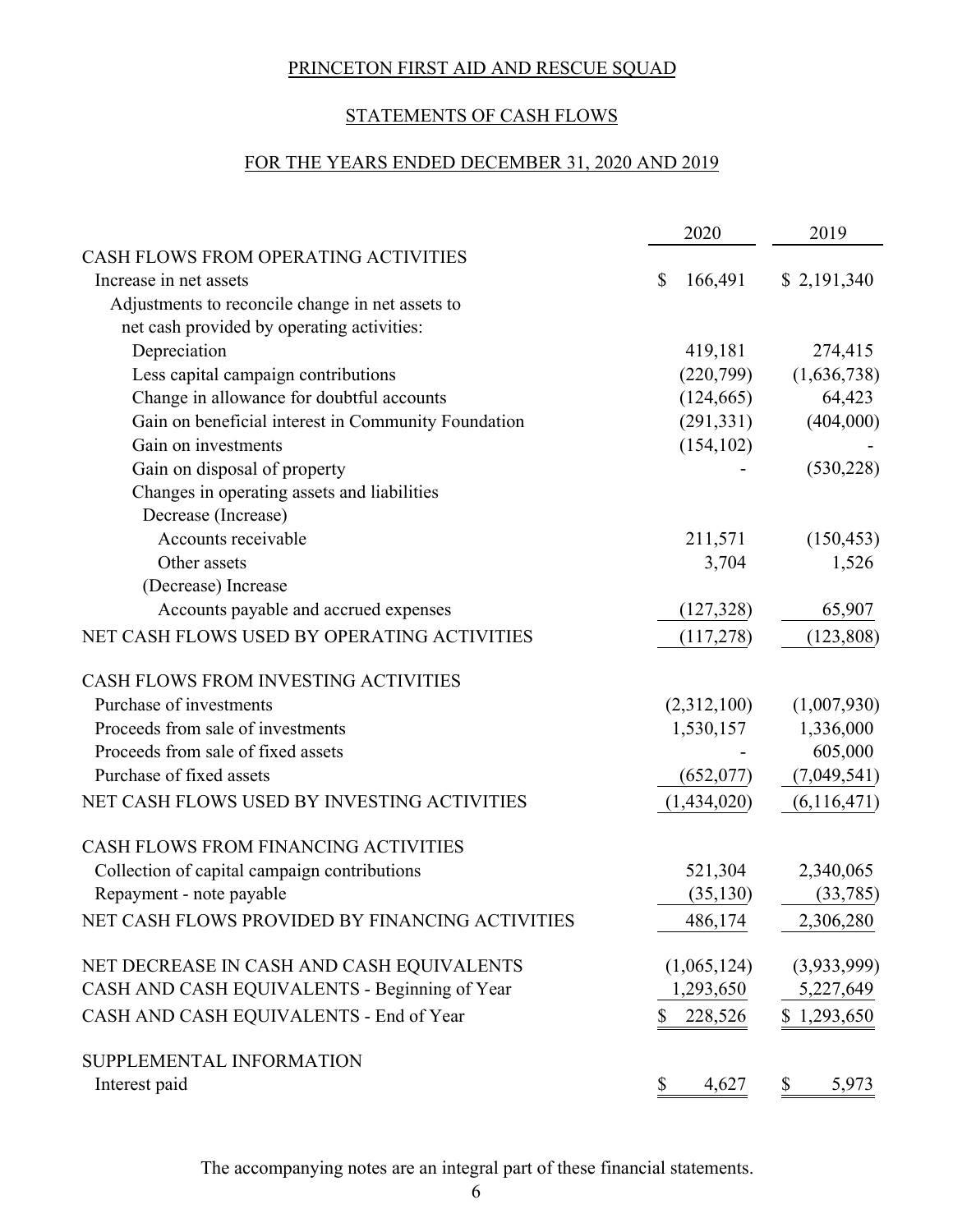# NOTES TO FINANCIAL STATEMENTS

#### FOR THE YEARS ENDED DECEMBER 31, 2020 AND 2019

Princeton First Aid and Rescue Squad (the "Squad") is a not-for-profit organization. The purpose of the Squad is to save life, relieve the suffering of the sick and injured, and promote safety in and around Princeton, New Jersey. The Squad qualifies as a tax-exempt organization under Section 501(c)(3) of the Internal Revenue Code; accordingly, there is no income tax applicable to its activities.

#### 1 Summary of Significant Accounting Policies

The significant accounting policies followed by the Squad are described below to enhance the usefulness of the financial statements to the reader.

Accrual Basis -- The financial statements of the Squad have been prepared on the accrual basis of accounting.

Revenue and Revenue Recognition -- The Squad recognizes contributions when cash, securities or other assets, an unconditional promise to give, or a notification of a beneficial interest is received. Conditional promises to give - that is, those with a measurable performance or other barrier and a right of return - are not recognized until the conditions on which they depend have been met.

Cash and Cash Equivalents -- For the statement of cash flows, cash includes cash on deposit, cash on hand and certificates of deposits with a maturity of three months or less to be cash equivalents. The Squad does not include cash used to repurchase investments held as part of investment portfolios as cash and cash equivalents.

Accounts Receivable -- The Squad reports its accounts receivable at cost less an allowance for doubtful accounts. On a periodic basis, the Squad evaluates the receivables and establishes an allowance for doubtful accounts, when deemed necessary, based on its history of past write-offs and collections and current credit conditions.

Investments -- Investments are reported at fair value.

Fixed Assets -- Property, plant, and equipment are stated at cost. The Squad's policy is to capitalize equipment and improvements with a unit cost of \$1,000 or more. Depreciation is calculated by the straight-line method over the estimated useful lives of depreciable assets.

| Building improvements   | 15 - 40 years  |
|-------------------------|----------------|
| Furniture and equipment | $5 - 20$ years |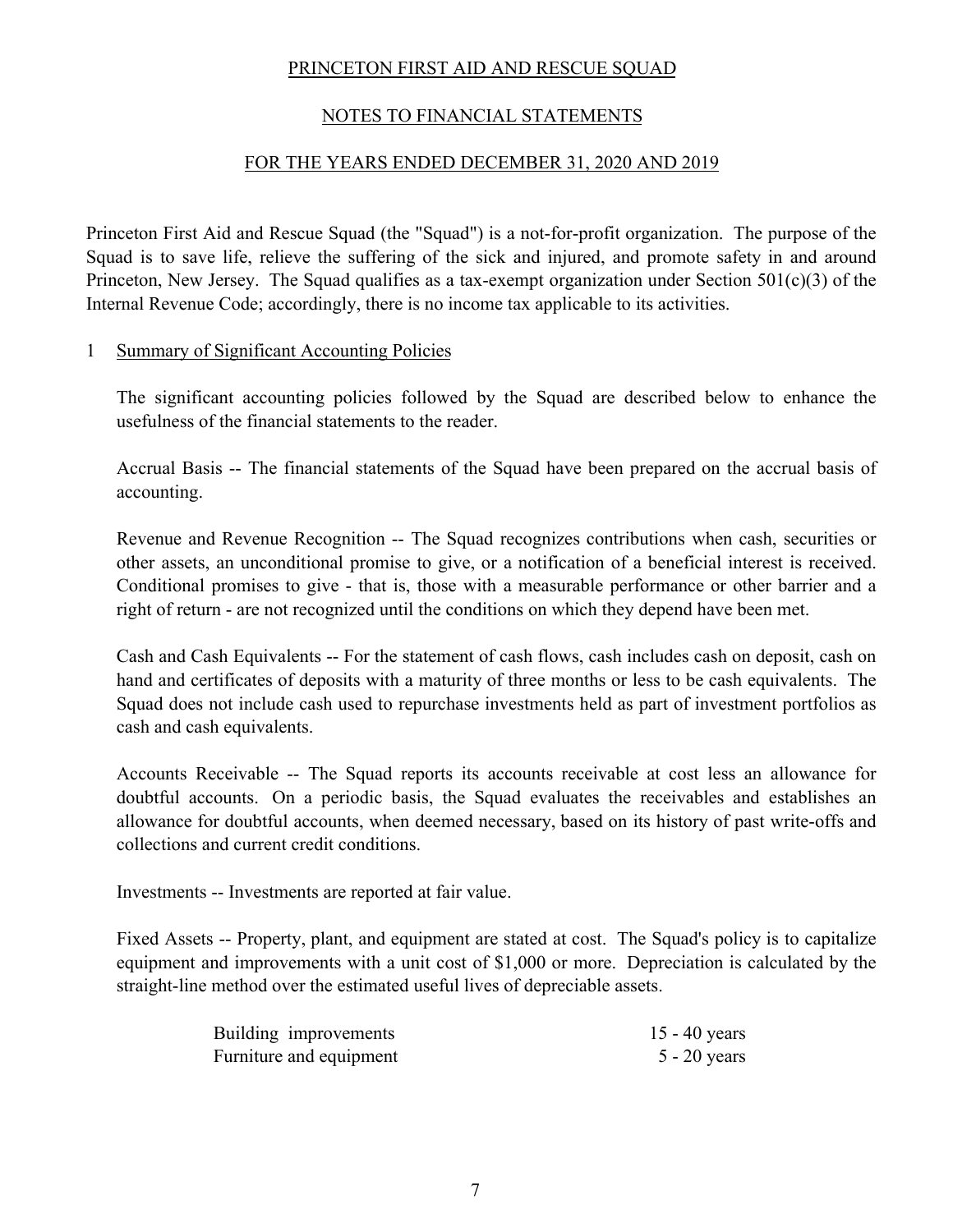# NOTES TO FINANCIAL STATEMENTS

# FOR THE YEARS ENDED DECEMBER 31, 2020 AND 2019

#### 1 Summary of Significant Accounting Policies (Continued)

Net Assets -- Net assets, revenues, gains and losses are classified based on the existence or absence of donor or grantor imposed restrictions. Accordingly, net assets and changes therein are classified and reported as follows:

Net Assets Without Donor Restrictions - Net assets available for use in general operations and not subject to donor or grantor restrictions. The governing board has designated, from net assets without donor restrictions, net assets for retirement, chapel renovations and other projects.

Net Assets With Donor Restrictions - Net assets subject to donor or grantor imposed restrictions. Some donor-imposed restrictions are temporary in nature, such as those that will be met by the passage of time or other events specified by the donor. Other donor-imposed restrictions are perpetual in nature, where the donor stipulates that resources be maintained in perpetuity. Gifts of long-lived assets and gifts of cash restricted for the acquisition of long-lived assets are recognized as revenue when the assets are placed in service. Contributions restricted by donors are reported as increases in net assets without donor restrictions if the restrictions expire in the reporting period when the revenue is recognized. All other donor-restricted contributions are reported as increases in net assets with donor restrictions, depending on the nature of the restrictions. When a restriction expires, net assets with donor restrictions are reclassified to net assets without donor restrictions and reported on the statement of activities as net assets released from restrictions.

Functional Allocation of Expenses -- The costs of program and supporting services activities have been summarized on a functional basis in the statement of activities. The statement of functional expenses presents the natural classification detail of expenses by function. Accordingly, certain costs have been allocated among the programs and supporting services benefited.

Contributed Services -- The Squad receives substantial services donated by its members in carrying out its activities. No amounts have been reflected in the financial statements for those services, since they do not meet the criteria outlined in current accounting standards.

Use of Estimates -- The preparation of financial statements in conformity with generally accepted accounting principles requires management to make estimates and assumptions that affect the reported amounts of assets and liabilities and disclosure of contingent assets and liabilities at the date of the financial statements and the reported amounts of revenues and expenses during the reporting period. Actual results could differ from those estimates.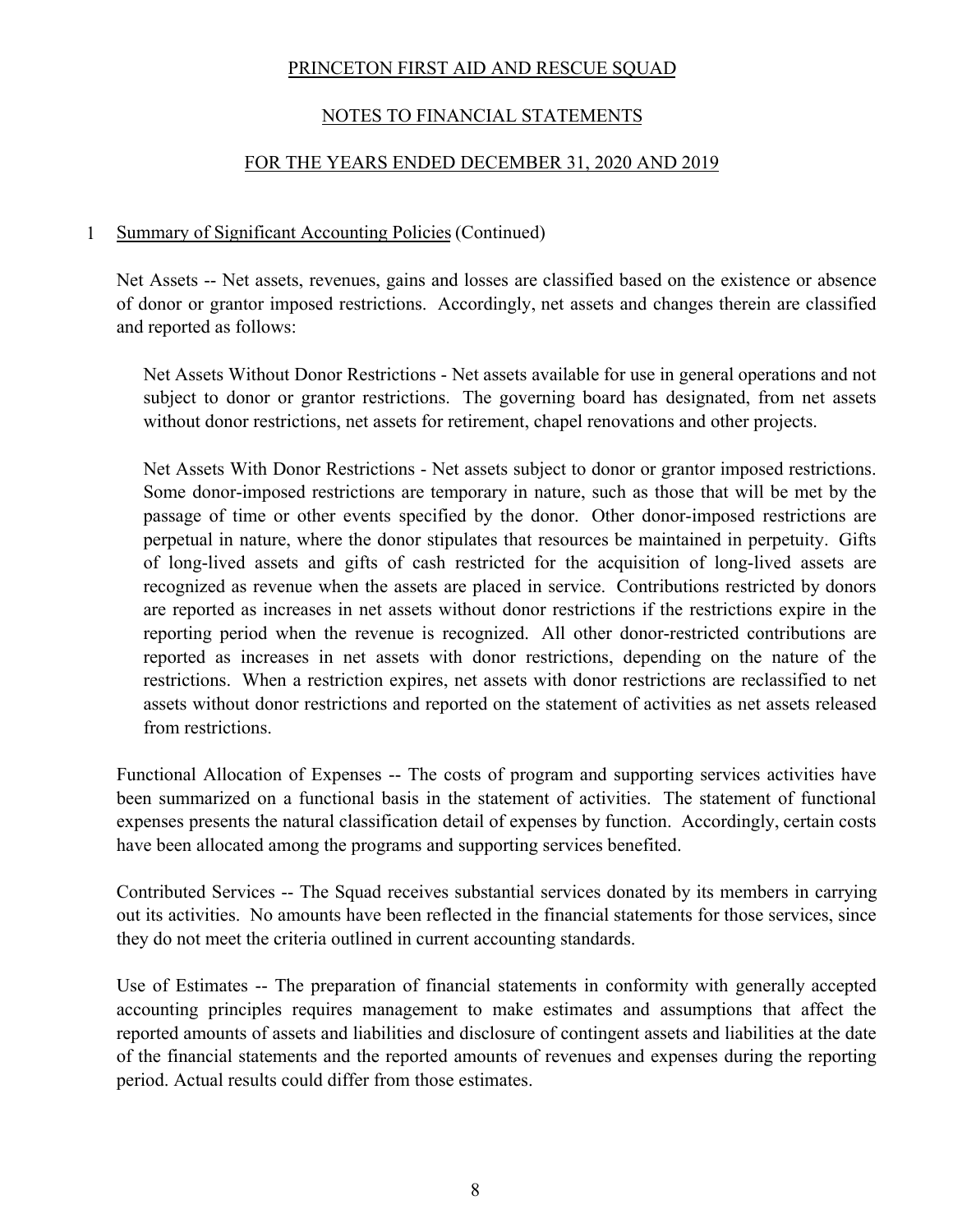# NOTES TO FINANCIAL STATEMENTS

# FOR THE YEARS ENDED DECEMBER 31, 2020 AND 2019

# 1 Summary of Significant Accounting Policies (Continued)

Fair Value Measurements -- Fair value is defined as the price that would be received to sell an asset or paid to transfer a liability in an orderly transaction between market participants at the measurement date. This guidance establishes a three-level hierarchy for fair value measurements based upon the transparency of inputs to the valuation of an asset or liability as of the measurement date. The three levels are defined as follows:

*Level 1* - Inputs to the valuation methodology are quoted prices (unadjusted) for identical assets or liabilities in active markets.

*Level 2* - Inputs to the valuation methodology include quoted prices for similar assets or liabilities in active markets and inputs that are observable for the asset or liability, either directly or indirectly, for substantially the same term as the financial instrument. Alternative investments' fair value are based on their net asset value per unit as reported by their managers.

*Level 3* - Inputs to the valuation methodology are unobservable.

A financial instrument's categorization within the valuation hierarchy is based upon the lowest level of input that is significant to the fair value measurement.

Assets and liabilities that are measured at fair value are based on one or more of the three valuation techniques that follow:

*Market approach* - Prices and other relevant information generated by market transactions involving identical or comparable assets or liabilities.

*Cost approach* - Amount that would be required to replace the service capacity of an asset (i.e., replacement cost).

*Income approach* - Techniques to convert future amounts to a single present amount based on market expectations (including present value techniques and option-pricing models).

Income taxes -- The Squad is exempt from income tax under IRC section  $501(c)(3)$ , though it is subject to tax on income unrelated to its exempt purpose, unless that income is otherwise excluded by the Code. The Squad has processes presently in place to ensure the maintenance of its tax-exempt status; to identify and report unrelated income; to determine its filing and tax obligations; and to identify and evaluate other matters that may be considered tax positions. The Squad has determined that there are no material uncertain tax positions that require recognition or disclosure in the financial statements.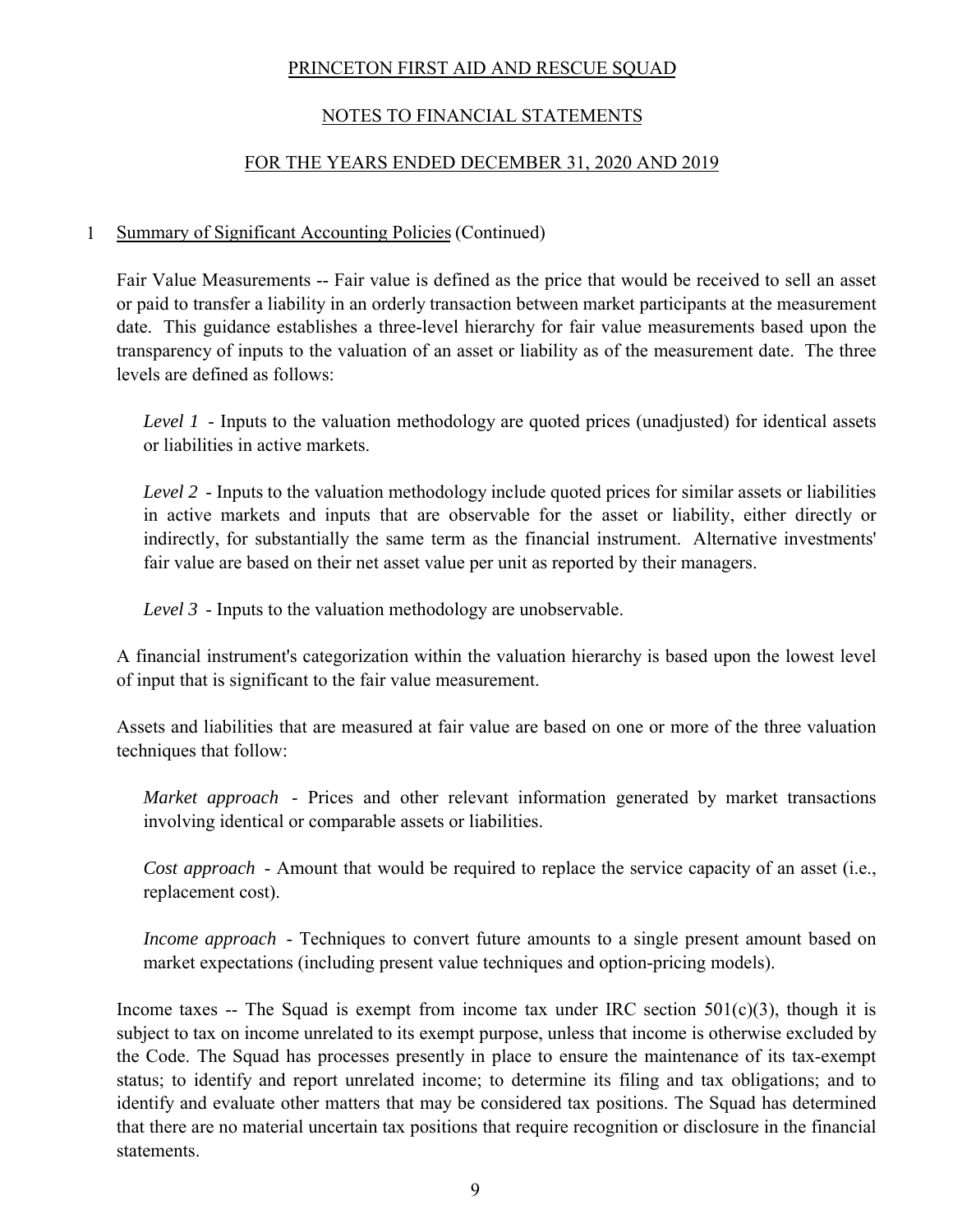## NOTES TO FINANCIAL STATEMENTS

#### FOR THE YEARS ENDED DECEMBER 31, 2020 AND 2019

#### 2 Liquidity

The table below represents financial assets available for general expenditures within one year at December 31, 2020 and 2019:

|                                                                |   | 2020      | 2019        |
|----------------------------------------------------------------|---|-----------|-------------|
| Financial assets at year end:                                  |   |           |             |
| Cash and cash equivalents                                      | S | 228,526   | \$1,293,650 |
| Investments                                                    |   | 4,490,643 | 3,263,267   |
| Accounts receivable                                            |   | 79,357    | 166,263     |
| Pledges receivable                                             |   | 211,566   | 512,071     |
| Total financial assets                                         |   | 5,010,092 | 5,235,251   |
| Less amounts not available to be used within one year:         |   |           |             |
| Board designated with liquidity horizons greater than one year |   | 2,024,545 | 1,823,680   |
| Board designated endowment                                     |   | 1,105,925 |             |
| Donor restricted for endowment                                 |   | 1,429,315 |             |
| Donor restricted for capital projects                          |   |           | 1,188,218   |
| Financial assets not available to be used within one year      |   | 4,559,785 | 3,011,898   |
| Financial assets available to meet general expenditures        |   |           |             |
| within one year                                                |   | 450,307   | 2,223,353   |

The Squad has donor-restricted and board-designated assets that are not available for general expenditure within one year in the normal course of operations. These assets limited to use, which are more fully described in Notes 10 and 11, are not available for general expenditure within the next year. However, the board-designated amounts could be made available, if necessary.

As part of the Squad's liquidity management plan, cash in excess of daily requirements is invested in short-term investments and money market funds.

#### 3 Concentration of Risk

The Squad maintains its cash and cash equivalents in bank deposit accounts, which, at times, may exceed federally insured limits. The Squad has not experienced any losses in such accounts. Management believes the Squad is not exposed to any significant credit risk related to cash and cash equivalents.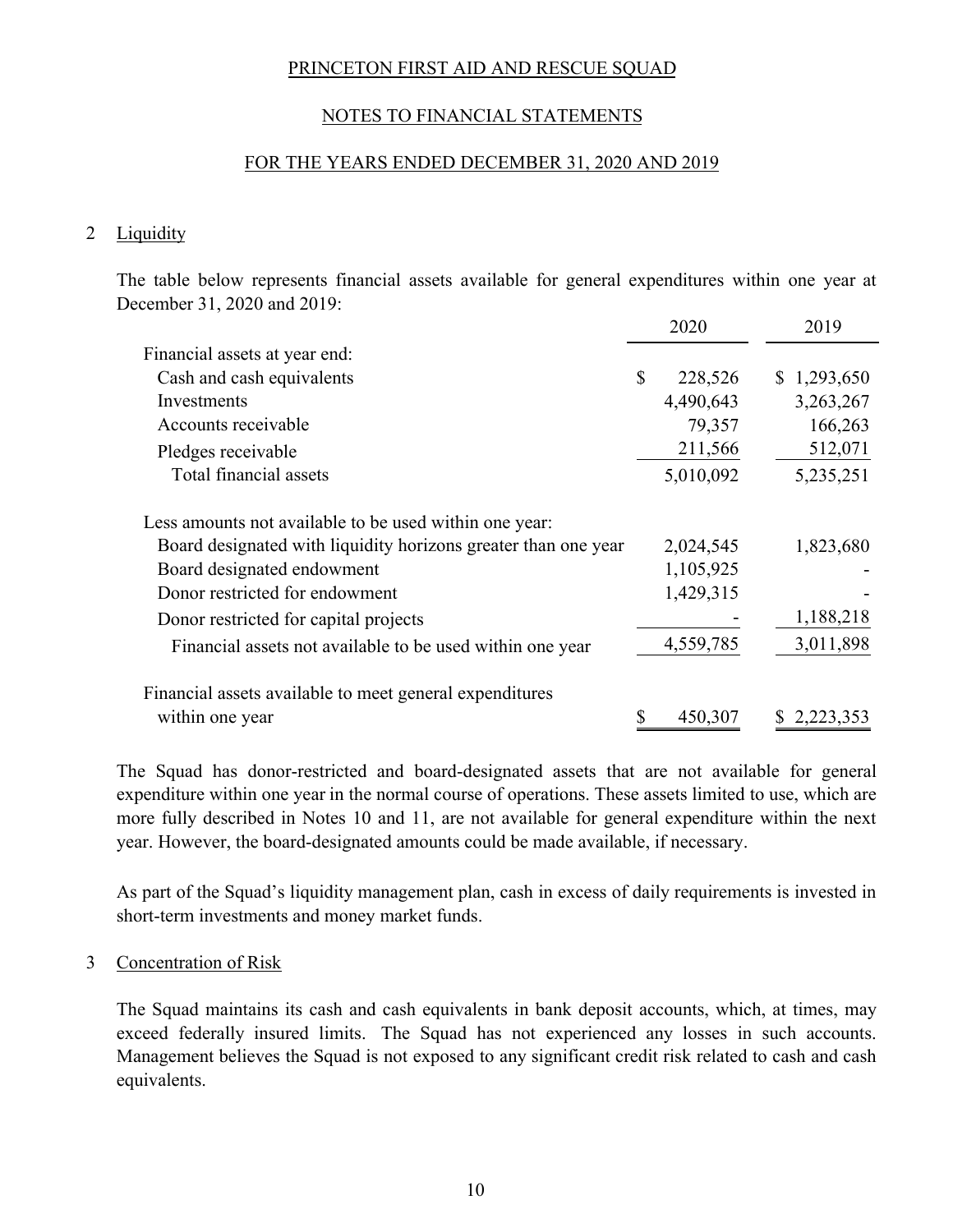# NOTES TO FINANCIAL STATEMENTS

#### FOR THE YEARS ENDED DECEMBER 31, 2020 AND 2019

### 4 Investments

The following tables set forth by level, within the fair value hierarchy, the Squad's investments as of December 31, 2020 and 2019:

|                             | Assets at Fair Values as of December 31, 2020 |           |         |         |         |                                               |       |             |
|-----------------------------|-----------------------------------------------|-----------|---------|---------|---------|-----------------------------------------------|-------|-------------|
|                             | Level 1                                       |           | Level 2 |         | Level 3 |                                               | Total |             |
| Beneficial interest in      |                                               |           |         |         |         |                                               |       |             |
| <b>Community Foundation</b> | \$                                            |           | \$      |         | \$      | 2,368,263                                     |       | \$2,368,263 |
| Equities                    |                                               | 1,217,086 |         |         |         |                                               |       | 1,217,086   |
| Fixed income securities     |                                               | 758,881   |         |         |         |                                               |       | 758,881     |
| Cash and cash equivalents   |                                               | 146,413   |         |         |         |                                               |       | 146,413     |
|                             |                                               | 2,122,380 |         |         |         | 2,368,263                                     | S.    | 4,490,643   |
|                             |                                               |           |         |         |         | Assets at Fair Values as of December 31, 2019 |       |             |
|                             |                                               | Level 1   |         | Level 2 |         | Level 3                                       |       | Total       |
| Beneficial interest in      |                                               |           |         |         |         |                                               |       |             |
| <b>Community Foundation</b> |                                               |           | S       |         |         | 3,263,267                                     |       | 3,263,267   |

The table below sets forth a summary of changes in the fair value of the Squad's Level 3 assets for the years ended December 31, 2020 and 2019:

|                                | 2020        | 2019        |
|--------------------------------|-------------|-------------|
| Balance - beginning of year    | 3,263,267   | 3,187,337   |
| Transfers in                   | 299,375     | 1,007,930   |
| Transfers out                  | (1,485,710) | (1,336,000) |
| Gain on beneficial interest in |             |             |
| <b>Community Foundation</b>    | 291,331     | 404,000     |
| Balance - end of year          | 2,368,263   | 3,263,267   |

Investment income for the years ended December 31, 2020 and 2019 consists of the following:

|                                | 2020    |               | 2019    |
|--------------------------------|---------|---------------|---------|
| Gain on beneficial interest in | 291,331 | <sup>\$</sup> | 404,000 |
| <b>Community Foundation</b>    |         |               |         |
| Gain on investments            | 154,108 |               |         |
| Interest and dividends         | 18,895  |               | 27,856  |
| Investment manager fees        | (3,628) |               |         |
|                                | 460,706 |               | 431,856 |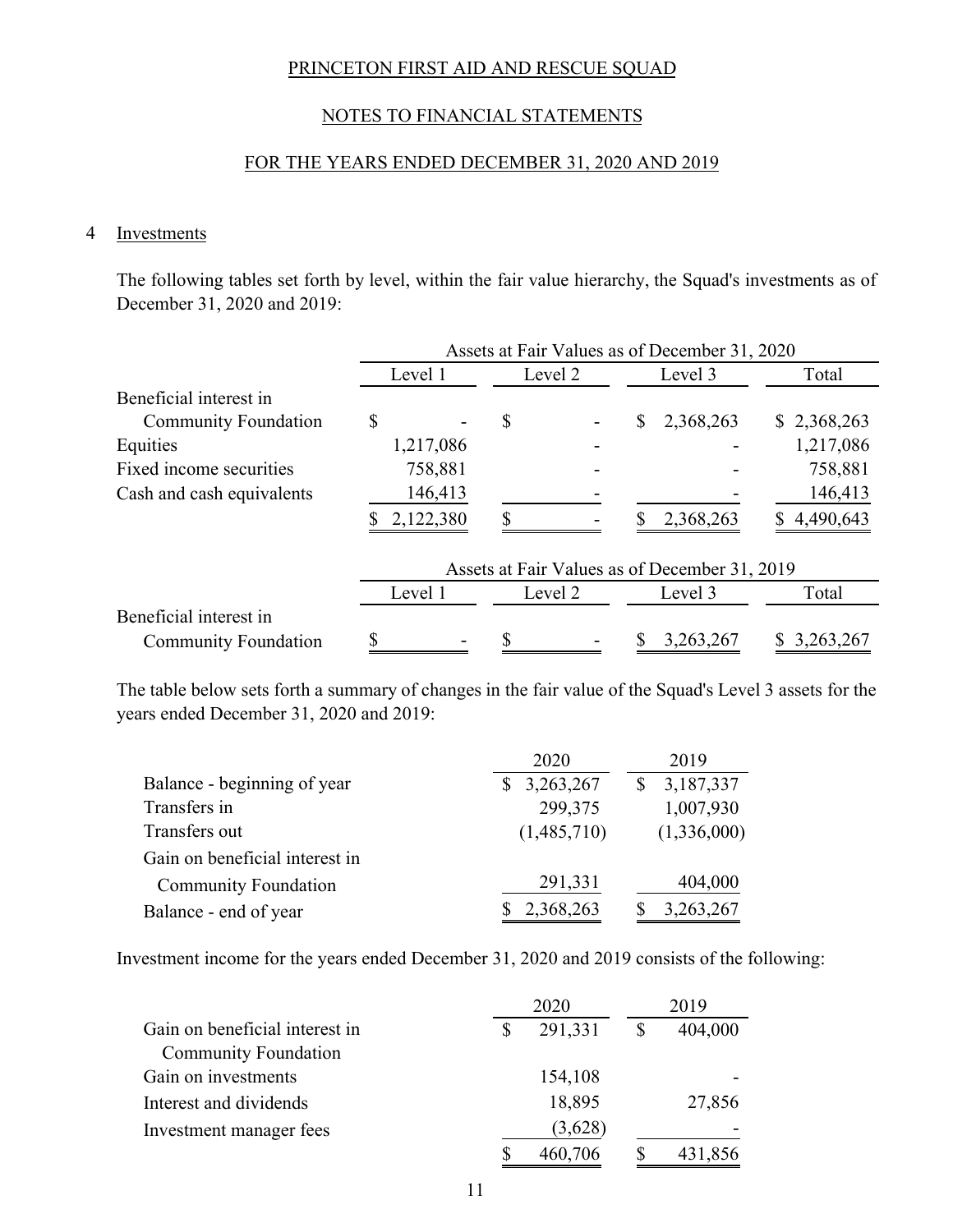# NOTES TO FINANCIAL STATEMENTS

#### FOR THE YEARS ENDED DECEMBER 31, 2020 AND 2019

#### 5 Investment in Community Foundation

On December 20, 2014, the Squad transferred investment assets to the Princeton Area Community Foundation. The purpose is to allow the Squad to take advantage of the Community Foundation's investment management and free the Squad from related administrative work. Funds transferred and the related return on investment can be withdrawn from the Community Foundation up to 100%. The Community Foundation has variance power of the fund, providing the Foundation's Trustees the power to modify any restriction or condition on the distribution of funds for any specified charitable purposes in the sole judgement of the Board. The balance of the Beneficial Interest in Community Foundation as of December 31, 2020 and 2019 was \$2,368,263 and \$3,263,267, respectively.

#### 6 Pledges Receivable

The Squad has pledges receivable as of December 31, 2020 and 2019 amounting to \$211,566 and \$512,071, respectively. Pledges are recorded at their net present value using a discount rate of 4% for the years ended December 31, 2020 and 2019, respectively. Management expects pledges to be collected as follows:

| 2021                                      | \$<br>186,588 |
|-------------------------------------------|---------------|
| 2022                                      | 31,000        |
| 2023                                      | 11,000        |
|                                           | 228,588       |
| Less: provision for uncollectible pledges | (15,000)      |
| Less: present value discount              | (2,022)       |
|                                           | 211,566       |

#### 7 Fixed Assets

Fixed assets consist of the following:

|                                | 2020        | 2019        |
|--------------------------------|-------------|-------------|
| Land and building              | 8,446,591   | 8,326,000   |
| Furniture and equipment        | 2,561,815   | 2,453,119   |
|                                | 11,008,406  | 10,779,119  |
| Less: accumulated depreciation | (2,371,315) | (1,952,134) |
|                                | 8,637,091   | 8,826,985   |

Depreciation expense was \$419,181 and \$274,415 for the years ended December 31, 2020 and 2019, respectively.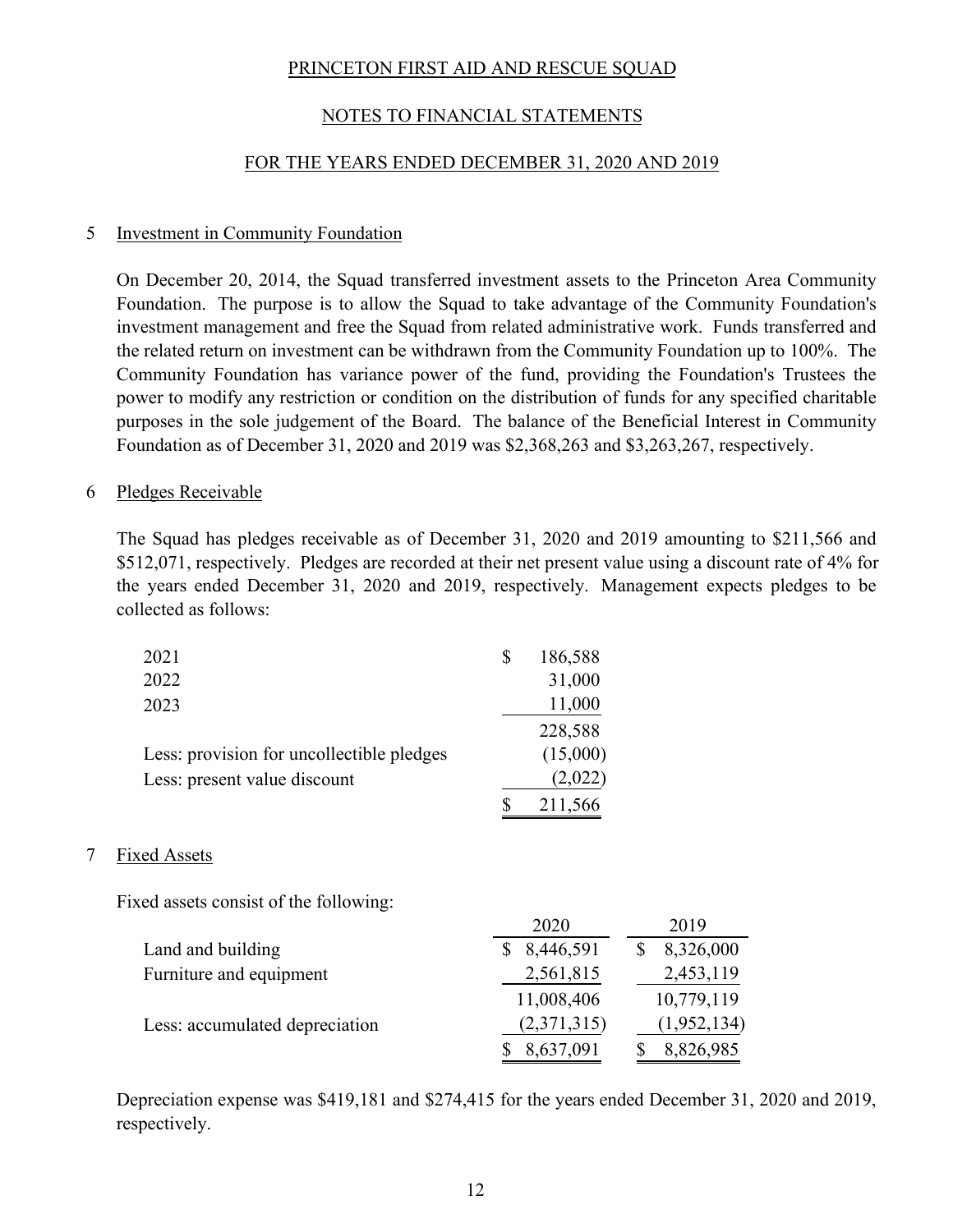#### NOTES TO FINANCIAL STATEMENTS

#### FOR THE YEARS ENDED DECEMBER 31, 2020 AND 2019

#### 8 Note Payable

On June 27, 2018, the Squad entered into a note payable with Northfield Bank to borrow \$180,000 to finance the purchase of two ambulance remounts. The loan is to be repaid with 60 monthly payments of principal and interest totaling \$3,313. The loan bears interest at a rate of 3.90% per annum. Future minimum principal payments are set forth below:

| 2021 | 36,612 |
|------|--------|
| 2022 | 38,066 |
| 2023 | 22,815 |
|      | 97,493 |

#### 9 Net Assets with Donor Restrictions

Net assets with donor restrictions are available for the following purposes as of December 31, 2020 and 2019:

|                                                 | 2020     |             |              | 2019        |  |
|-------------------------------------------------|----------|-------------|--------------|-------------|--|
| Building fund                                   | <b>S</b> |             |              | \$1,188,218 |  |
| Endowment                                       |          | 1,429,315   |              |             |  |
| <b>Total Net Assets with Donor Restrictions</b> |          | \$1,429,315 | <sup>S</sup> | 1,188,218   |  |

Net assets were reduced from donor restriction by incurring expenses satisfying the restricted purpose or occurrences of other events specified by donors as follows:

|                                         | 2020    |  | 2019        |  |  |
|-----------------------------------------|---------|--|-------------|--|--|
| <b>Program Restriction Accomplished</b> |         |  |             |  |  |
| <b>Building</b>                         | 120,592 |  | \$7,332,447 |  |  |

#### 10 Endowment

The Squad's endowment consists of a donor restricted and a board designated fund established primarily to fund supplement yearly operating budget needs. As required by GAAP, net assets associated with endowment funds are classified and reported based on the existence of donor imposed restrictions or relevant law. The Board of Trustees has elected to follow the Uniform Prudent Management of Institutional Funds Act (UPMIFA) as required by New Jersey law.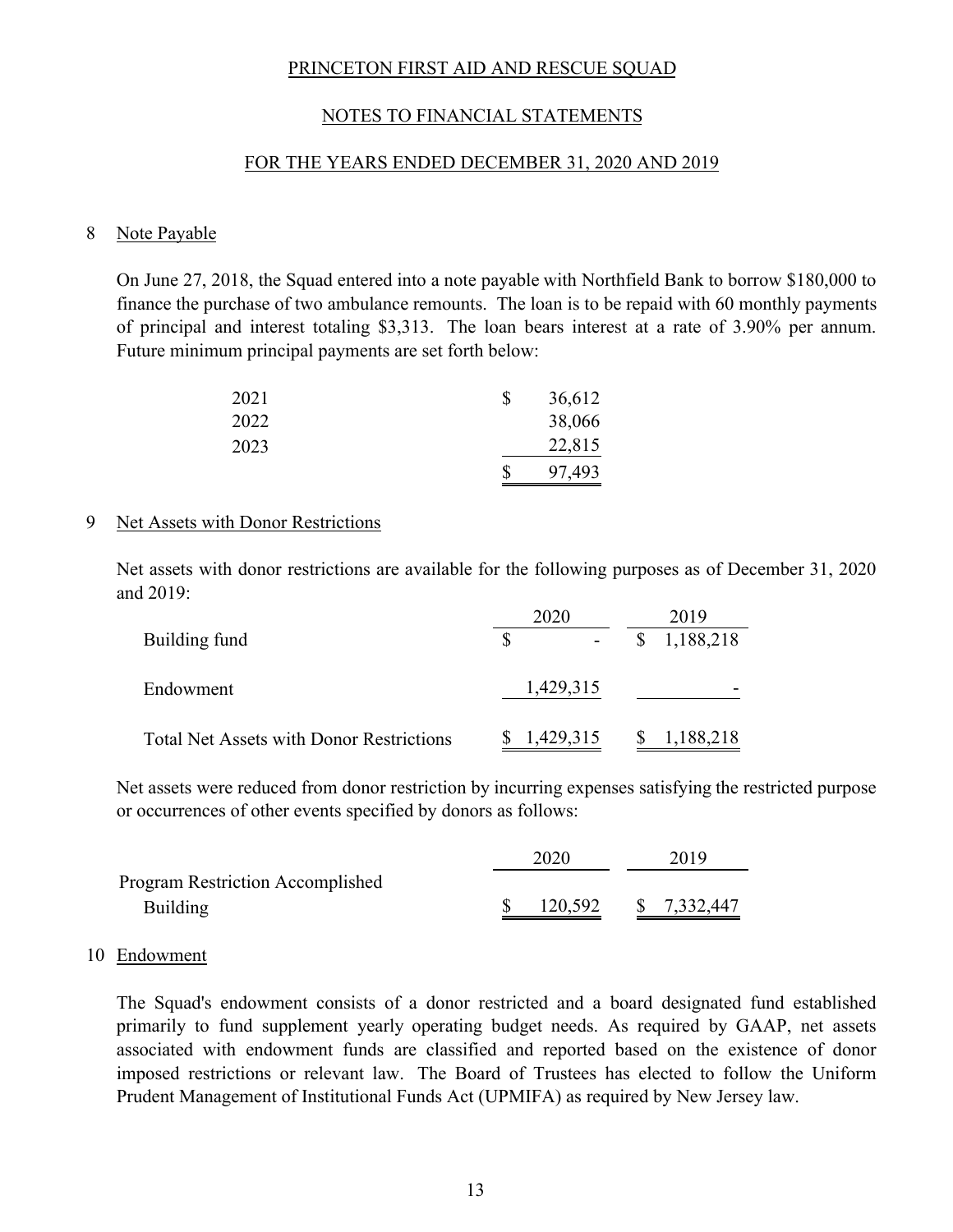# NOTES TO FINANCIAL STATEMENTS

#### FOR THE YEARS ENDED DECEMBER 31, 2020 AND 2019

#### 10 Endowment (Continued)

The Squad has adopted investment policies for endowment assets that attempt to provide a predictable stream of funding to programs supported by its endowment while seeking to maintain the purchasing power of the endowment assets. Under this policy, as approved by the Board of Trustees, the endowment assets are invested in a manner that is intended to produce results that exceed the price and yield result of the S&P 500 Index while assuming a moderate level of investment risk. The Squad expects its endowment funds, over time, to provide an average rate of return of between 6% and 8%. Actual returns in any given year may vary from this amount. The Squad targets a diversified asset allocation that places a greater emphasis on equity-based investments to achieve its long term objectives within prudent risk constraints.

The Board of Trustees has elected a 5% endowment spending policy beginning in the year ended December 31, 2021.

The financial activity of the endowment funds for the years ended December 31, 2020 is set forth below:

|                                         | December 31, 2020 |            |             |
|-----------------------------------------|-------------------|------------|-------------|
|                                         | Board             | Donor      |             |
|                                         | Designated        | Restricted | Total       |
| Endowment net assets, beginning of year | S                 |            |             |
| Investment income                       | 124,940           | 140,890    | 265,830     |
| <b>Additions</b>                        | 980,985           | 1,288,425  | 2,269,410   |
| Spending allowance                      |                   |            |             |
| Endowment net assets, end of year       | 1,105,925         | 1,429,315  | \$2,535,240 |

#### Strategies Employed for Achieving Objectives

To satisfy its long-term rate-of-return objectives, the Squad relies on a total return strategy in which investment returns are achieved through both capital appreciation (realized and unrealized) and current yield (interest and dividends). The Squad's current assets allocation for both donor restricted and board designated endowment funds is structured to achieve the appropriate level of investment return.

#### Return Objectives and Risk Parameters

The Squad has adopted investment and spending policies for endowment assets that attempt to provide a relatively predictable and growing stream of annual distributions in support of the institution while preserving the long-term, real purchasing power of assets.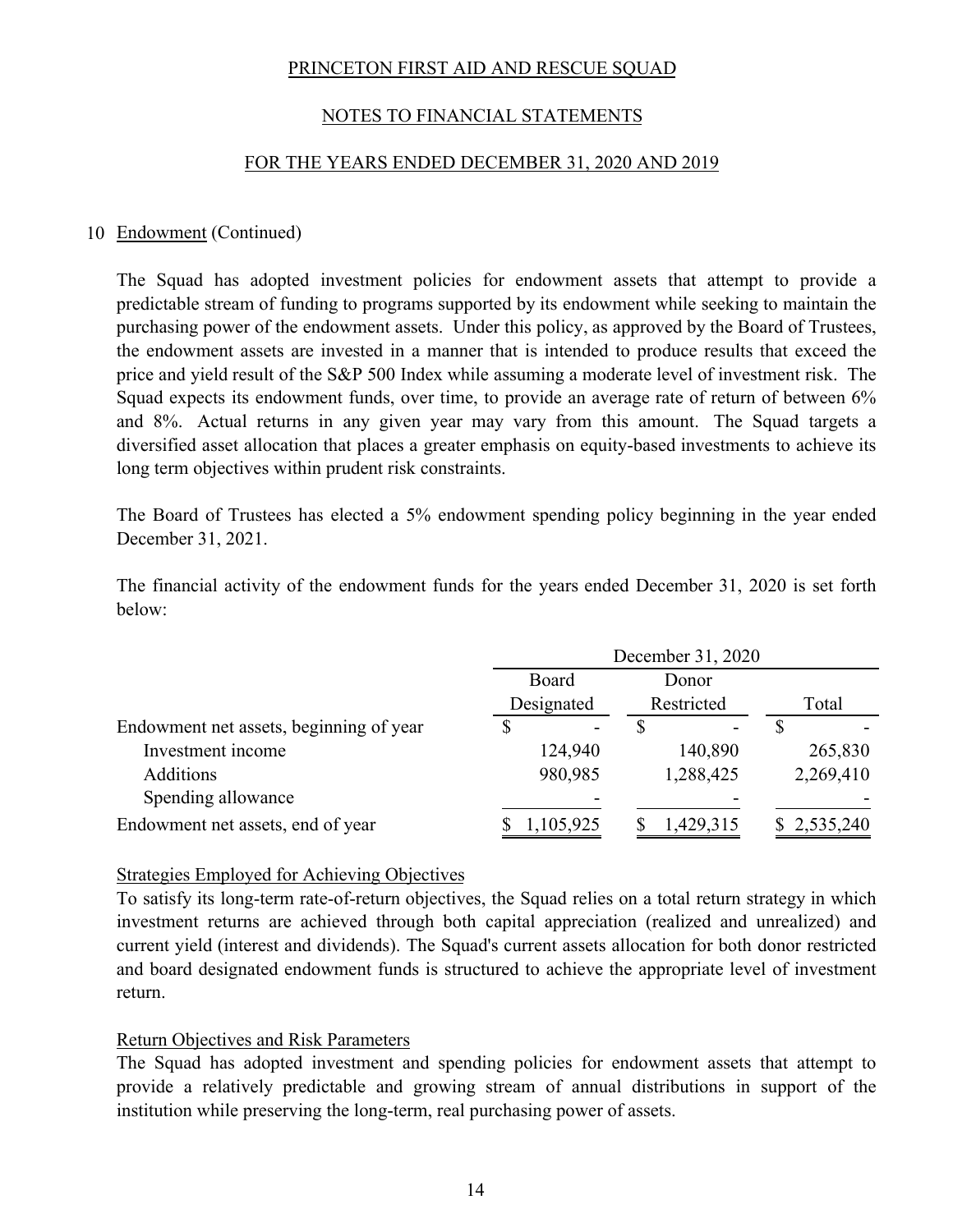# NOTES TO FINANCIAL STATEMENTS

#### FOR THE YEARS ENDED DECEMBER 31, 2020 AND 2019

#### 11 Designated Net Assets

Net assets have been designated for the following purposes as of December 31, 2020 and 2019:

|                   | 2020      |    | 2019      |
|-------------------|-----------|----|-----------|
| Operating reserve | 400,000   | \$ | 400,000   |
| Vehicles          | 1,399,545 |    | 1,198,680 |
| Capital           | 225,000   |    | 225,000   |
|                   | 2,024,545 |    | 1,823,680 |
| Endowment         | 1,105,925 | S  |           |

#### 12 Gain on Extinguishment of Debt & Paycheck Protection Program Loan

The Squad received a \$276,700 loan through the U.S. Small Business Administration's Paycheck Protection Program (PPP Loan) in April, 2020. The PPP Loan program was authorized as part of the Coronavirus Aid, Relief, and Economic Security Act (CARES Act), which was signed into law on March 27, 2020. Small businesses and eligible not-for-profit organizations were encouraged to apply for the PPP Loan to help retain their current employees and their salary levels during the COVID-19 pandemic. The PPP Loan and accrued interest are eligible to be forgiven if the Squad maintains its employee count and salary level; and uses the fund for payroll and payroll related costs, interest on mortgages, rent, and utilities; and if 60% of the loan proceeds are used for payroll and payroll related costs.

The terms of the PPP Loan indicate the Squad must utilize the proceeds for previously mentioned qualifying expenses during a period not to exceed twenty-four weeks from the time the funds were received. The PPP Loan agreement also states that the Squad must repay any unforgiven portion of the PPP Loan principal, plus interest accruing at the rate of 1% per annum, over the course of two years from the date of receipt. In accordance with the CARES Act, all principal and interest payments were deferred for up to ten months.

The Squad has determined that the PPP Loan represents, in substance, forgivable government assistance and has analogized International Accounting Standard 20 (IAS 20) to record the PPP Loan as a deferred income liability. The AICPA has noted this is an acceptable method in Q&A Section 3200, issued in June, 2020. The Squad's management estimates that they have met the conditions for forgiveness during the year ended December 31, 2020. The Squad's management estimates there is reasonable assurance that the PPP Loan forgiveness assistance will be received during the year ended December 31, 2021. Accordingly, management has recognized the impact by reducing the deferred PPP Loan forgiveness liability by \$276,700 and recording a gain on extinguishment of debt during the year ended December 31, 2020.